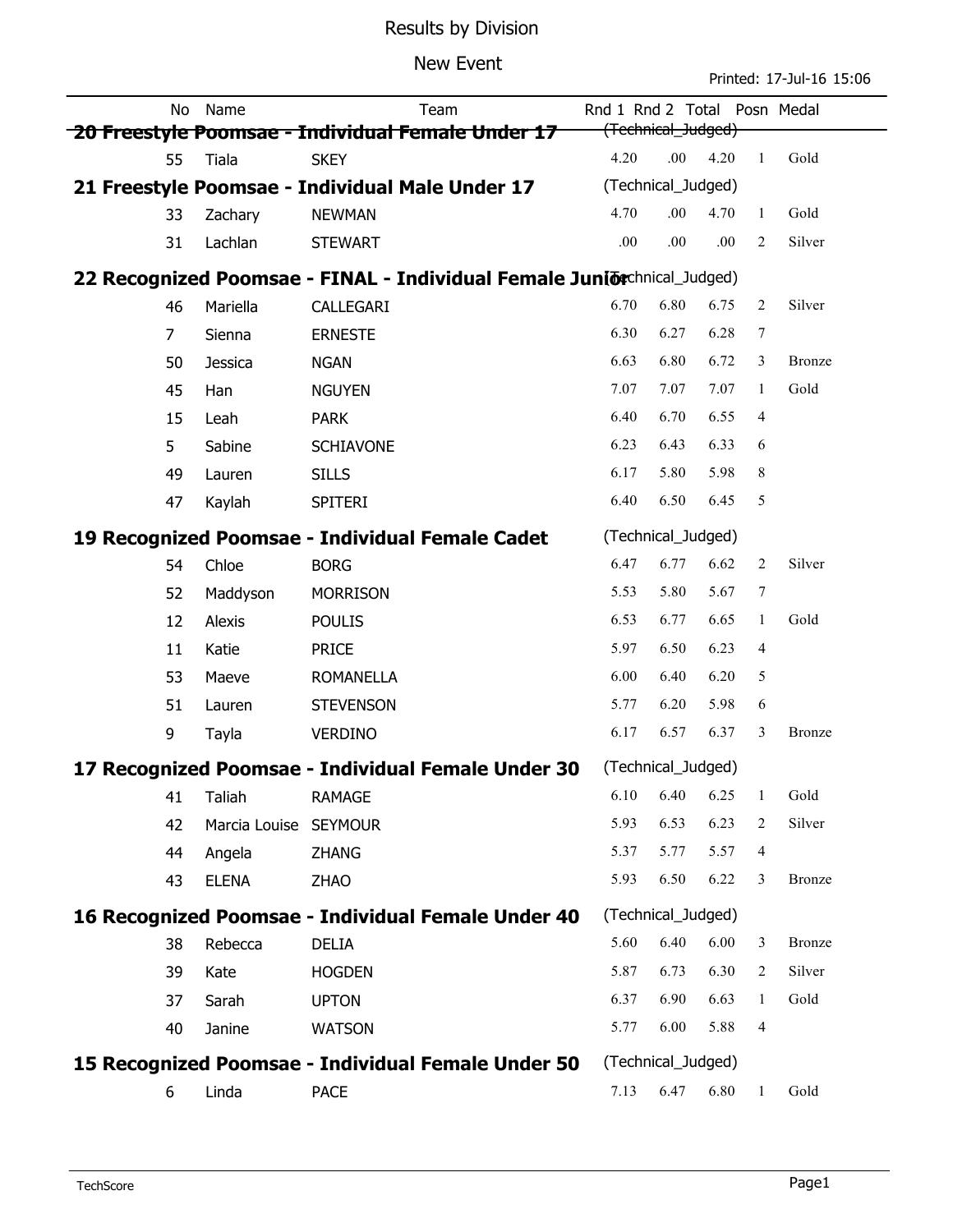# Results by Division

### New Event

Printed: 17-Jul-16 15:06

|                                                          | No                                               | Name            | Team                                           |                    | Rnd 1 Rnd 2 Total Posn Medal |      |                |               |  |  |
|----------------------------------------------------------|--------------------------------------------------|-----------------|------------------------------------------------|--------------------|------------------------------|------|----------------|---------------|--|--|
|                                                          | 35                                               | Danielle        | <b>SMITH</b>                                   | 6.27               | 5.47                         | 5.87 | 3              | <b>Bronze</b> |  |  |
|                                                          | 36                                               | Leanne          | <b>STEINMAN</b>                                | 6.37               | 5.93                         | 6.15 | 2              | Silver        |  |  |
| Recognized Poomsae - Individual Female Under 60<br>3     |                                                  |                 |                                                |                    | (Technical_Judged)           |      |                |               |  |  |
|                                                          | 8                                                | Carmela         | <b>HARTNETT</b>                                | 6.83               | 7.00                         | 6.92 | 1              | Gold          |  |  |
|                                                          | 13                                               | Paca            | <b>PETROVSKI</b>                               | 6.10               | 6.57                         | 6.33 | 2              | Silver        |  |  |
|                                                          | 10                                               | Joyce           | <b>STIVALA</b>                                 | 6.33               | 6.30                         | 6.32 | 3              | <b>Bronze</b> |  |  |
| 14 Recognized Poomsae - Individual Male Cadet            |                                                  |                 |                                                |                    | (Technical_Judged)           |      |                |               |  |  |
|                                                          | 29                                               | Ethan           | <b>BROWN</b>                                   | 5.93               | 5.93                         | 5.93 | 6              |               |  |  |
|                                                          | 16                                               | Andrew          | CALLEGARI                                      | 6.10               | 5.70                         | 5.90 | 7              |               |  |  |
|                                                          | 32                                               | Richard         | <b>KIM</b>                                     | 6.83               | 6.60                         | 6.72 | $\overline{2}$ | Silver        |  |  |
|                                                          | 34                                               | Cameron         | <b>MOYES</b>                                   | 6.43               | 6.33                         | 6.38 | 3              | <b>Bronze</b> |  |  |
|                                                          | 33                                               | Zachary         | <b>NEWMAN</b>                                  | 6.07               | 5.97                         | 6.02 | 5              |               |  |  |
|                                                          | 30                                               | <b>Nicholas</b> | <b>PRICE</b>                                   | 6.90               | 6.57                         | 6.73 | 1              | Gold          |  |  |
|                                                          | 28                                               | Cameron         | <b>SCHNELL</b>                                 | 6.13               | 5.93                         | 6.03 | 4              |               |  |  |
|                                                          | 31                                               | Lachlan         | <b>STEWART</b>                                 | .00                | .00                          | .00  | 8              |               |  |  |
|                                                          |                                                  |                 | 13 Recognized Poomsae - Individual Male Junior |                    | (Technical_Judged)           |      |                |               |  |  |
|                                                          | 24                                               | Manson          | <b>LUK</b>                                     | 6.57               | 6.53                         | 6.55 | $\overline{2}$ | Silver        |  |  |
|                                                          | 27                                               | <b>Brad</b>     | <b>SMITH</b>                                   | 5.07               | 5.53                         | 5.30 | 3              | <b>Bronze</b> |  |  |
|                                                          | 25                                               | Andy            | YANG                                           | 6.80               | 6.90                         | 6.85 | $\mathbf{1}$   | Gold          |  |  |
| <b>Recognized Poomsae - Individual Male Over 65</b><br>1 |                                                  |                 |                                                | (Technical_Judged) |                              |      |                |               |  |  |
|                                                          | 1                                                | Barry           | <b>JORDAN</b>                                  | 6.50               | 6.70                         | 6.60 | 1              | Gold          |  |  |
|                                                          | $\overline{2}$                                   | Russell         | <b>WOOD</b>                                    | 6.13               | 6.37                         | 6.25 | 2              | Silver        |  |  |
| 12 Recognized Poomsae - Individual Male Under 30         |                                                  |                 |                                                | (Technical_Judged) |                              |      |                |               |  |  |
|                                                          | 23                                               | Minseung        | <b>CHOI</b>                                    | 7.40               | 7.43                         | 7.42 | 1              | Gold          |  |  |
|                                                          | 22                                               | Quoc-Phong      | <b>TRAN</b>                                    | 7.07               | 7.20                         | 7.13 | 2              | Silver        |  |  |
| 11 Recognized Poomsae - Individual Male Under 40         |                                                  |                 |                                                |                    | (Technical_Judged)           |      |                |               |  |  |
|                                                          | 20                                               | Mehdi           | <b>BELKAHE</b>                                 | 5.03               | 4.53                         | 4.78 | 2              | Silver        |  |  |
|                                                          | 21                                               | Hadi            | <b>RASSEKHI</b>                                | 6.60               | 6.73                         | 6.67 | $\mathbf{1}$   | Gold          |  |  |
|                                                          | 10 Recognized Poomsae - Individual Male Under 50 |                 |                                                |                    | (Technical_Judged)           |      |                |               |  |  |
|                                                          | 18                                               | Diego           | <b>CHIRIFF</b>                                 | 6.53               | 6.57                         | 6.55 | 1              | Gold          |  |  |
|                                                          | 19                                               | Sammy           | <b>RACHELE</b>                                 | 6.43               | 6.63                         | 6.53 | 2              | Silver        |  |  |
| 9                                                        |                                                  |                 | Recognized Poomsae - Individual Male Under 60  |                    | (Technical_Judged)           |      |                |               |  |  |
|                                                          | 17                                               | David           | <b>ATKINSON</b>                                | 6.63               | 6.73                         | 6.68 | 2              | Silver        |  |  |
|                                                          | 4                                                | Robert          | <b>PACE</b>                                    | 6.90               | 7.07                         | 6.98 | 1              | Gold          |  |  |